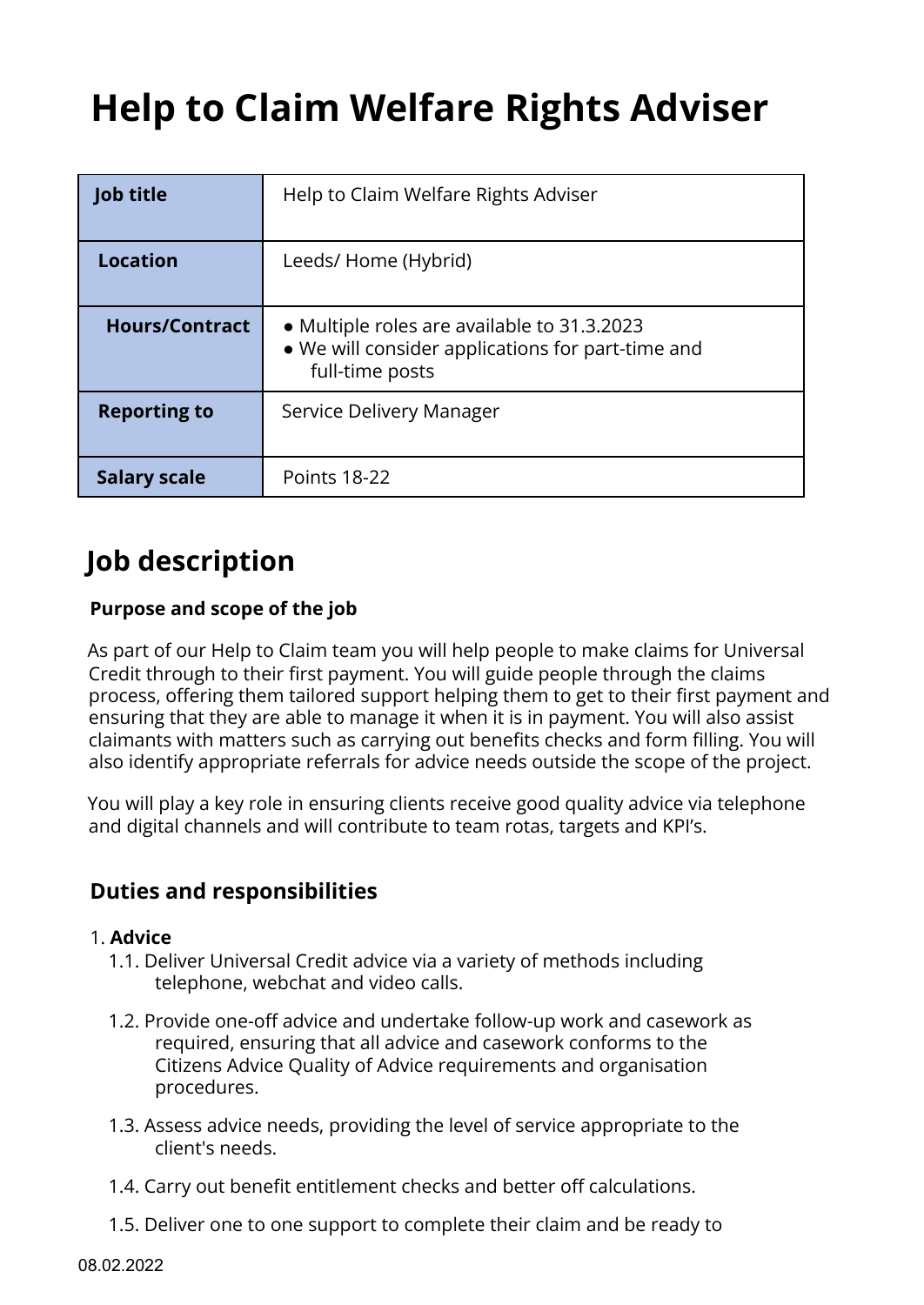receive the first payment, assisting clients to submit their digital or phone claim.

- 1.6. Assist clients with preparing for mandatory reconsiderations, appeals.
- 1.7. Participate in the team rota to provide telephone/webchat access Monday to Friday, 8am to 6pm.
- 1.8. Work as part of a wider team to ensure that service standards are met including the achievement of individual and team targets and KPI's, ensuring that they are consistently met.
- 1.9. Ensure case records are input and maintained in accordance with the Citizens Advice Quality of Advice requirements and organisational procedures.
- 1.10. Assess advice needs and make appropriate referrals both internally and externally for casework/specialist advice, as appropriate.
- 1.11. Provide cover for sessions in case of staff absence.
- 1.12. Participate in client feedback procedures
- 1.13. Contribute to and record all relevant project monitoring and evaluation data as per project requirements.

#### **2. Professional Development**

- 2.1. Keep up to date with relevant online systems, legislation, policies and procedures relating to Universal Credit/ Welfare Benefits and attend appropriate training relevant to the area of support..
- 2.2. Prepare for and attend relevant internal and external meetings as agreed with the line manager.
- 2.3. Participate in organisational initiatives to develop and improve services.
- 2.4. Identify own training needs and agree with line manager training and development activities to be undertaken.
- 2.5. Prepare for and attend supervision sessions.

#### **3. Other duties and responsibilities**

- 3.1. Identify and carry out appropriate Research and Campaigns work, in accordance with organisational procedures including documenting evidence forms on casebook and alerting clients to our research and campaigns work.
- 3.2. Maintain positive, professional working relationships with a range of local organisations to further good quality of advice and Research and Campaigns work.
- 3.3. Work closely with the other services at CAL and Citizens Advice in order to establish good referral links.
- 3.4. Participate in the development of literature to promote the service,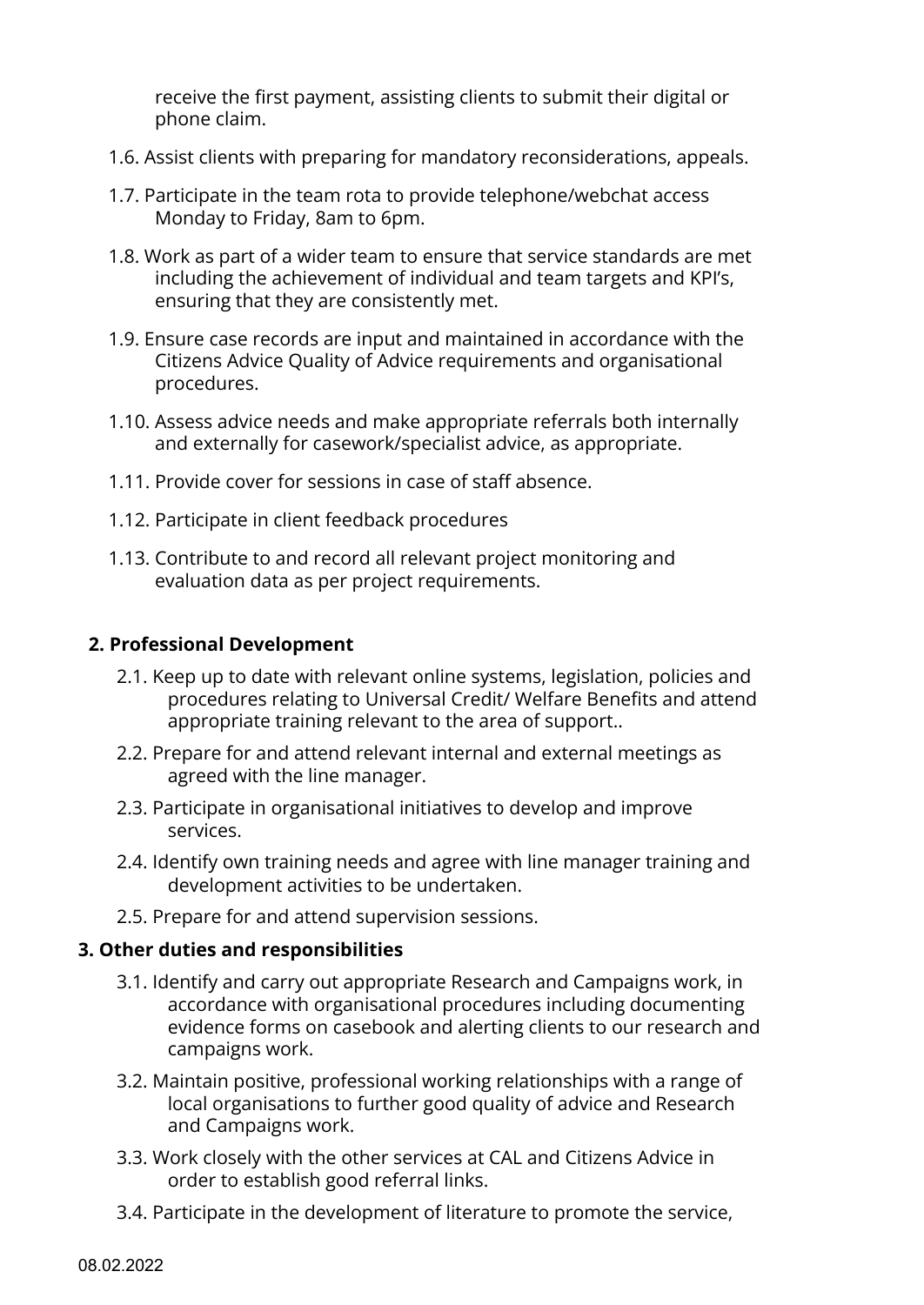including self-help materials as appropriate.

- 3.5. Adopt a continuous development approach to help ensure that Citizens Advice Leeds provides high quality services, meeting the requirements of grant/contractual agreements, quality standards, partners and service users.
- 3.6. Promote the aims, principles and membership requirements of the Citizens Advice service.
- 3.7. Abide by and assist in the implementation of office policies and procedures including health and safety, IT, information assurance, safeguarding and equalities and diversity policies.
- 3.8. Present a professional appearance, help maintain an orderly working environment and act at all times to uphold the good reputation of Citizens Advice Leeds.
- 3.9. Carry out any other relevant duties as determined by the line manager to ensure the effective delivery and development of Citizens Advice Leeds services.

## **Person specification – Help to Claim Welfare Rights Adviser**

|    | <b>Essential</b>                                                                                                                                                                      | Qualified | Trainee |
|----|---------------------------------------------------------------------------------------------------------------------------------------------------------------------------------------|-----------|---------|
| 1. | Up to date working knowledge, experience (In<br>last 3 years) and understanding of delivering<br>welfare benefits and Universal Credit advice<br>working to advice quality standards. | V         |         |
| 2. | Ability to give advice, identify clients' problems<br>and seek to resolve them (competent to<br>general advice level as a minimum)                                                    | V         |         |
| 3. | Ability to interpret complex information<br>and convey it in a way that is<br>understandable to clients.                                                                              |           |         |
| 4. | Knowledge of rules and procedures relating to<br>mandatory reconsideration and appeals.                                                                                               | V         |         |
| 5. | Certificate in generalist advice work or equivalent<br>qualification. Or equivalent level of experience<br>and skill in advice work                                                   | V         |         |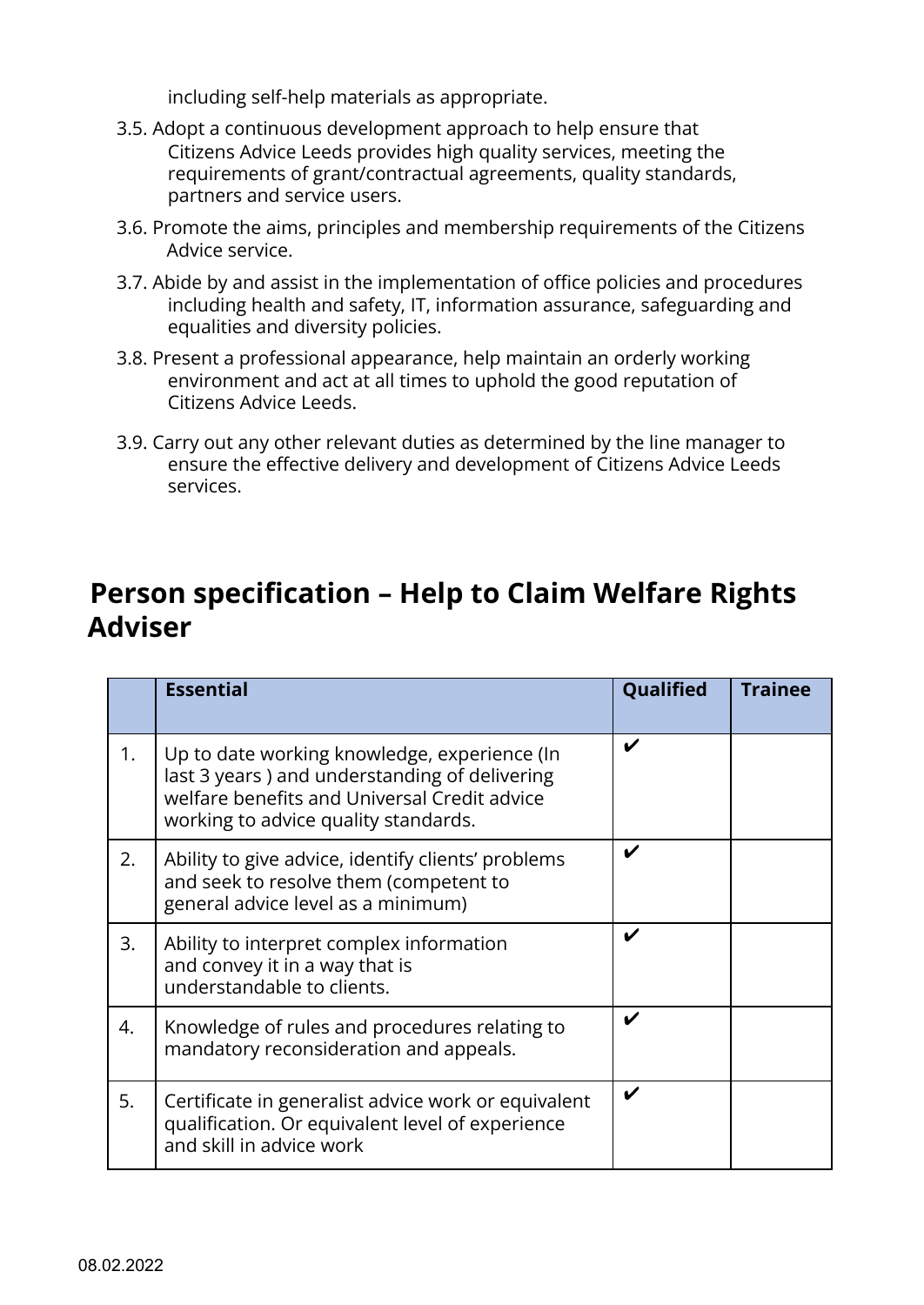| 6.  | Experience of engaging with clients/customers<br>through telephone and digital channels.                                                                          | V |   |
|-----|-------------------------------------------------------------------------------------------------------------------------------------------------------------------|---|---|
| 7.  | Proven ability and willingness to meet<br>appropriate targets, including organizational<br>objectives and funder targets.                                         | V | V |
| 8.  | Experience of conducting quality checks/ file<br>reviews, assess quality of advice and give<br>feedback                                                           | V |   |
| 9.  | Excellent IT skills with a thorough knowledge of IT<br>office applications, including experience of using<br>case management systems to carry out daily<br>duties | V | V |
| 10. | Ability to work under pressure to meet deadlines.                                                                                                                 | V | V |
| 11  | Excellent decision making, organisational and<br>problem solving skills                                                                                           | V |   |
| 12  | Good literacy and numeracy skills relevant to the<br>role.                                                                                                        | V | V |
| 13  | Positive approach to working in a team<br>and contributing to wider organisation<br>goals.                                                                        | V | V |
| 14  | Ability to work flexibly to meet service targets and<br>to participate in a rota to cover delivery<br>Monday-Friday 8am - 6pm.                                    | V | V |
| 15  | Ability and willingness to travel for business<br>purposes including, training and other events<br>as required.                                                   |   |   |
| 16  | Proactive approach to personal development and<br>the updating of skills and knowledge.                                                                           | V |   |
| 17  | Professional work ethic: honest, conscientious,<br>self-motivated and reliable.                                                                                   | V | V |
| 18  | Demonstrable commitment to Citizens Advice<br>Leeds' values of fairness, equality and social<br>justice.                                                          | V | V |

| <b>Desirable</b>                                          | Qualified | <b>Trainee</b> |
|-----------------------------------------------------------|-----------|----------------|
| Experience of delivering a casework service to<br>clients |           |                |